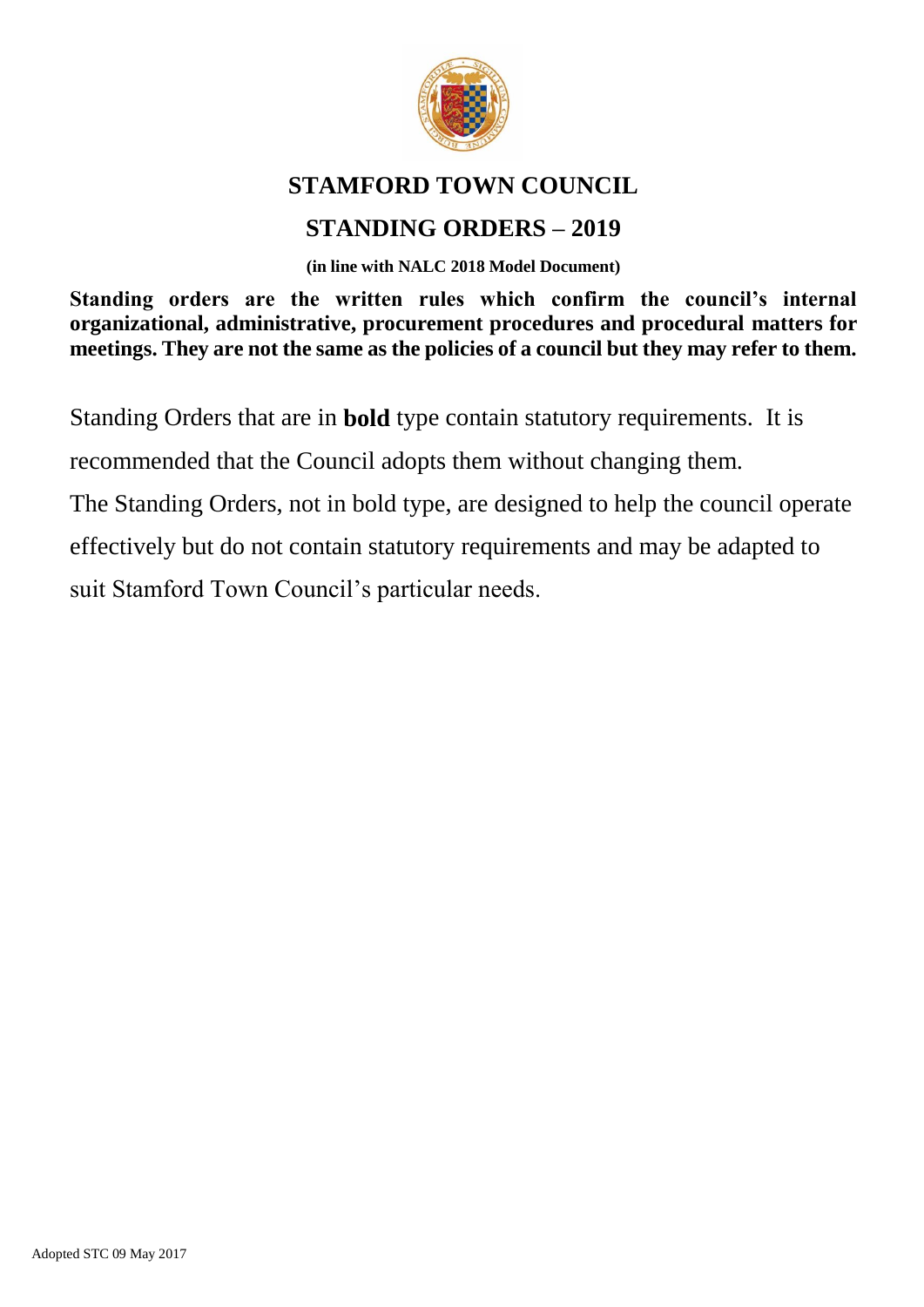## **Index of Standing Orders**

| 1.  | Rules of debate at meetings                                                         | $\mathbf{1}$   |
|-----|-------------------------------------------------------------------------------------|----------------|
| 2.  | Disorderly conduct at meetings                                                      | $\overline{c}$ |
| 3.  | Meetings generally                                                                  | $\overline{c}$ |
| 4.  | Committees and sub-committees                                                       | $\overline{4}$ |
| 5.  | Ordinary council meetings                                                           | 5              |
| 6.  | Extraordinary meetings of the council and committees and sub-committees             | 7              |
| 7.  | Previous resolutions                                                                | 7              |
| 8.  | Voting on appointments                                                              | 7              |
| 9.  | Motions for a meeting that require written notice to be given to the Proper Officer | 7              |
| 10. | Motions at a meeting that do not require written notice                             | 8              |
| 11. | Management of information                                                           | 8              |
| 12. | Draft minutes                                                                       | 9              |
| 13. | Code of conduct and dispensations                                                   | 9              |
| 14. | Code of conduct complaints                                                          | 10             |
| 15. | Proper Officer                                                                      | 11             |
| 16. | <b>Responsible Financial Officer</b>                                                | 12             |
| 17. | Accounts and accounting statements                                                  | 12             |
| 18. | Financial controls and procurement                                                  | 13             |
| 19. | Handling staff matters                                                              | 14             |
| 20. | Responsibilities to provide information                                             | 15             |
| 21. | Responsibilities under data protection legislation                                  | 15             |
| 22. | Relations with the press/media                                                      | 15             |
| 23. | Execution and sealing of legal deeds                                                | 15             |
| 24. | Communicating with District and County or Unitary Councillors                       | 16             |
| 25. | Restrictions on councillor activities                                               | 16             |
| 26. | Standing orders generally                                                           | 16             |
|     |                                                                                     |                |

Page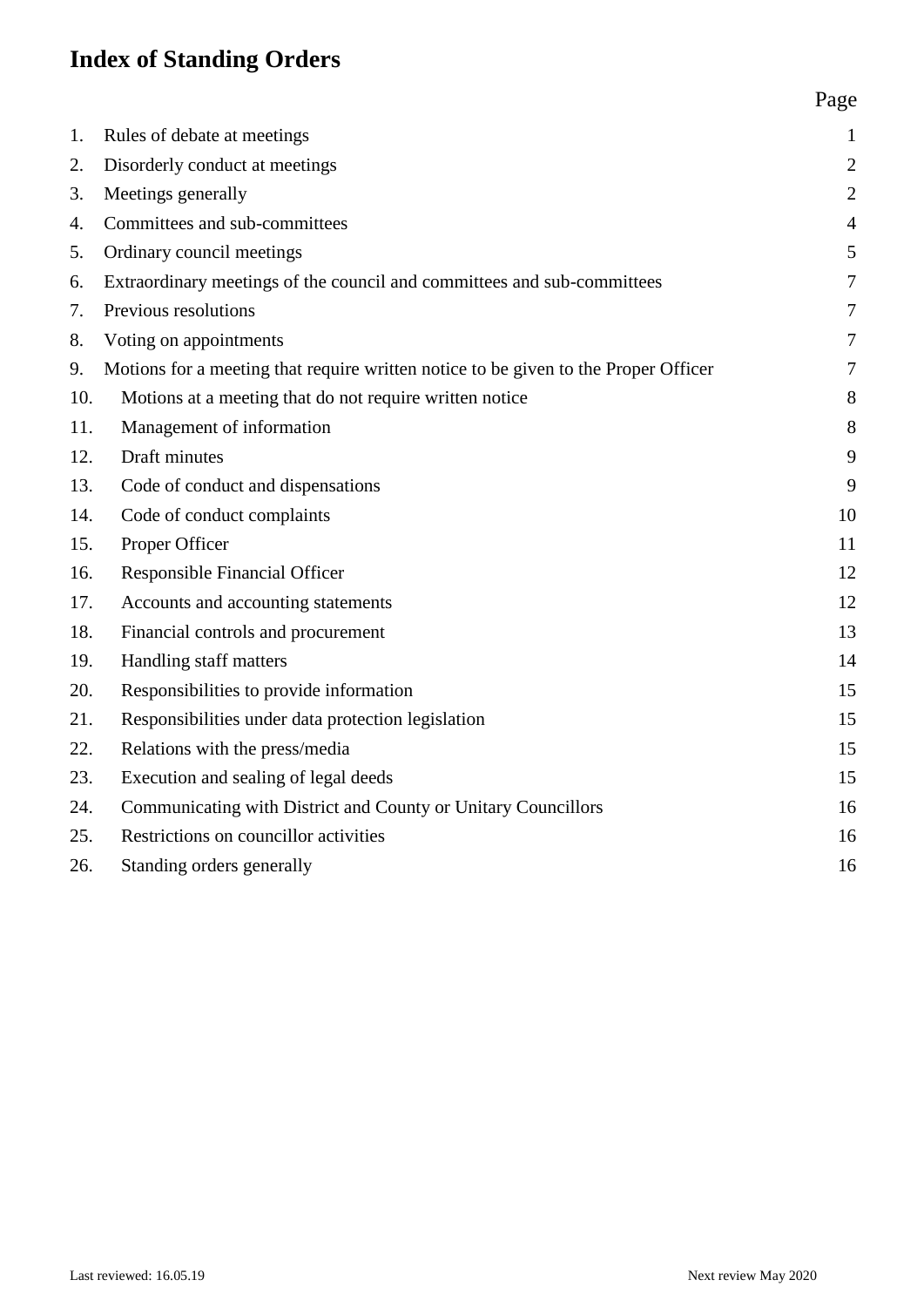### <span id="page-2-0"></span>**1. Rules of debate at meetings**

- a Motions on the agenda shall be considered in the order that they appear unless the order is changed at the discretion of the chairman of the meeting.
- b A motion (including an amendment) shall not be progressed unless it has been moved and seconded.
- c A motion on the agenda that is not moved by its proposer may be treated by the chairman of the meeting as withdrawn.
- d If a motion (including an amendment) has been seconded, it may be withdrawn by the proposer only with the consent of the seconder and the meeting.
- e An amendment is a proposal to remove or add words to a motion. It shall not negate the motion.
- f If an amendment to the original motion is carried, the original motion (as amended) becomes the substantive motion upon which further amendment(s) may be moved.
- g An amendment shall not be considered unless early verbal notice of it is given at the meeting and, if requested by the chairman of the meeting, is expressed in writing to the chairman.
- h A councillor may move an amendment to their own motion if agreed by the meeting. If a motion has already been seconded, the amendment shall be with the consent of the seconder and the meeting.
- i If there is more than one amendment to an original or substantive motion, the amendments shall be moved in the order directed by the chairman of the meeting.
- j Subject to standing order 1(k) below, only one amendment shall be moved and debated at a time, the order of which shall be directed by the chairman of the meeting.
- k One or more amendments may be discussed together if the chairman of the meeting considers this expedient but each amendment shall be voted upon separately.
- l A councillor may not move more than one amendment to an original or substantive motion.
- m The mover of an amendment has no right of reply at the end of debate on it.
- n Where a series of amendments to an original motion is carried, the mover of the original motion shall have a right of reply either at the end of debate of the first amendment or at the very end of debate on the final substantive motion immediately before it is put to the vote.
- o Unless permitted by the chairman of the meeting, a councillor may speak once in the debate on a motion except:
	- i. to speak on an amendment moved by another councillor;
	- ii. to move or speak on another amendment if the motion has been amended since they last spoke;
	- iii. to make a point of order;
	- iv. to give a personal explanation; or
	- v. in exercise of a right of reply.
- p During the debate of a motion, a councillor may interrupt only on a point of order or a personal explanation and the councillor who was interrupted shall stop speaking. A councillor raising a point of order shall identify the standing order which he considers has been breached or specify the other irregularity in the proceedings of the meeting he is concerned by.
- q A point of order shall be decided by the chairman of the meeting and their decision shall be final.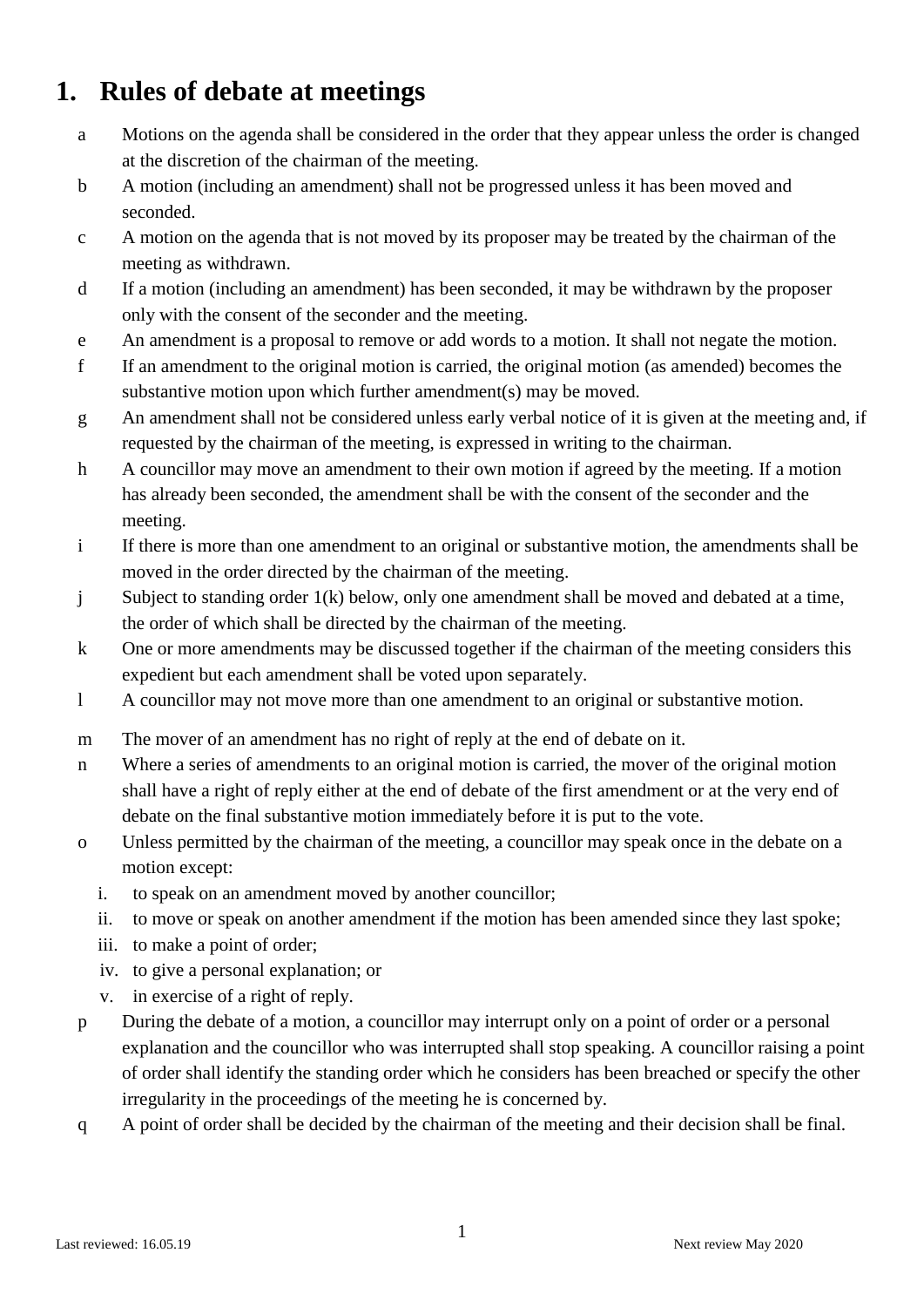- r When a motion is under debate, no other motion shall be moved except:
	- i. to amend the motion;
	- ii. to proceed to the next business;
	- iii. to adjourn the debate;
	- iv. to put the motion to a vote;
	- v. to ask a person to be no longer heard or to leave the meeting;
	- vi. to refer a motion to a committee or sub-committee for consideration;
	- vii. to exclude the public and press;
	- viii. to adjourn the meeting; or
	- ix. to suspend a particular standing order(s) excepting those which reflect mandatory statutory or legal requirements.
- s Before an original or substantive motion is put to the vote, the chairman of the meeting shall be satisfied that the motion has been sufficiently debated and that the mover of the motion under debate has exercised or waived their right of reply.
- t Excluding motions moved under Standing Order  $1(r)$  above, the contributions or speeches by a councillor shall relate only to the motion under discussion and shall not exceed (3) minutes without the consent of the chairman of the meeting.

### <span id="page-3-0"></span>**2. Disorderly conduct at meetings**

- a. No person shall obstruct the transaction of business at a meeting or behave offensively or improperly. If this standing order is ignored, the chairman of the meeting shall request such person(s) to moderate or improve their conduct.
- b. If a person disregards the request of the chairman of the meeting to moderate or improve their conduct, any councillor or the chairman of the meeting may move that the person be no longer heard or excluded from the meeting. The motion, if seconded, shall be put to the vote without discussion.
- c. If a resolution made under standing order 2(b) above is ignored, the chairman of the meeting may take further reasonable steps to restore order or to progress the meeting. This may include temporarily suspending or closing the meeting.

# <span id="page-3-1"></span>**3. Meetings generally**

- Full Council meetings
- Committee meetings
- Sub-committee meetings
	- **a Meetings shall not take place in premises which at the time of the meeting are used for the supply of alcohol, unless no other premises are available free of charge or at a reasonable cost.**
	- **b The minimum three clear days for notice of a meeting does not include the day on which notice was issued, the day of the meeting, a Sunday, a day of the Christmas break, a day of the Easter break or of a bank holiday or a day appointed for public thanksgiving or mourning.**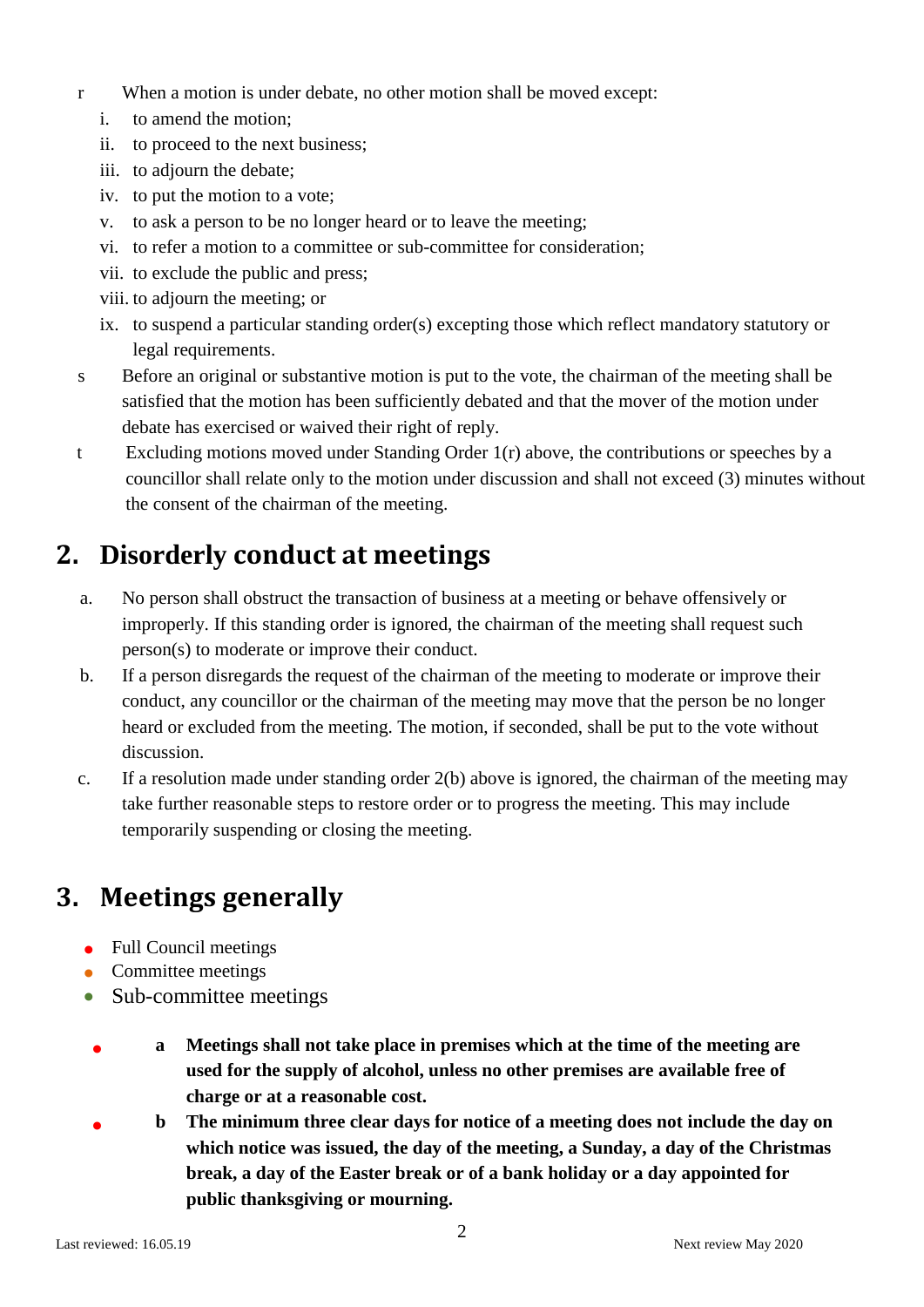- **c The minimum three clear days' public notice for a meeting does not include the day on which the notice was issued or the day of the meeting unless the meeting is convened at shorter notice**.
- ●●

•

- **d Meetings shall be open to the public unless their presence is prejudicial to the public interest by reason of the confidential nature of the business to be transacted or for other special reasons. The public's exclusion from part or all of a meeting shall be by a resolution which shall give reasons for the public's exclusion.**
- **e** Members of the public may make representations, answer questions and give evidence at a meeting which they are entitled to attend in respect of the business on the agenda.
- **f** The period of time designated for public participation at a meeting in accordance with standing order 3(e) shall not exceed **(30**) minutes unless directed by the chairman of the meeting.
- **g** Subject to standing order 3(f) a member of the public shall not speak for more than (**3**) minutes.
- **h** In accordance with standing order 3(e) a question shall not require a response at the meeting nor start a debate on the question. The chairman of the meeting may direct that a written or oral response be given.
- **i** A person shall raise their hand when requesting to speak and stand when speaking (except when a person has a disability or is likely to suffer discomfort). The chairman of the meeting may at any time permit a person to be seated when speaking.
- **j** A person who speaks at a meeting shall direct their comments to the chairman of the meeting.
- **k** Only one person is permitted to speak at a time. If more than one person wants to speak, the chairman of the meeting shall direct the order of speaking.
- ●● **l Subject to standing order 3(m), a person who attends a meeting is permitted to report on the meeting whilst the meeting is open to the public. To "report" means to film, photograph, make an audio recording of meeting proceedings, use any other means for enabling persons not present to see or hear the meeting as it takes place or later or to report or to provide oral or written commentary about the meeting so that the report or commentary is available as the meeting takes place or later to persons not present.**
	- **m A person present at a meeting may not provide an oral report or oral commentary about a meeting as it takes place without permission.**
- ●● **n The press shall be provided with reasonable facilities for the taking of their report of all or part of a meeting at which they are entitled to be present**.
	- **o Subject to standing orders which indicate otherwise, anything authorised or required to be done by, to or before the Chairman of the Council may in their absence be done by, to or before the Vice-Chairman of the Council (if there is one).**
	- **p The Chairman of the Council, if present, shall preside at a meeting. If the Chairman is absent from a meeting, the Vice-Chairman of the Council, if present, shall preside. If both the Chairman and the Vice-Chairman are absent from a meeting, a councillor as chosen by the councillors present at the meeting shall preside at the meeting.**

●●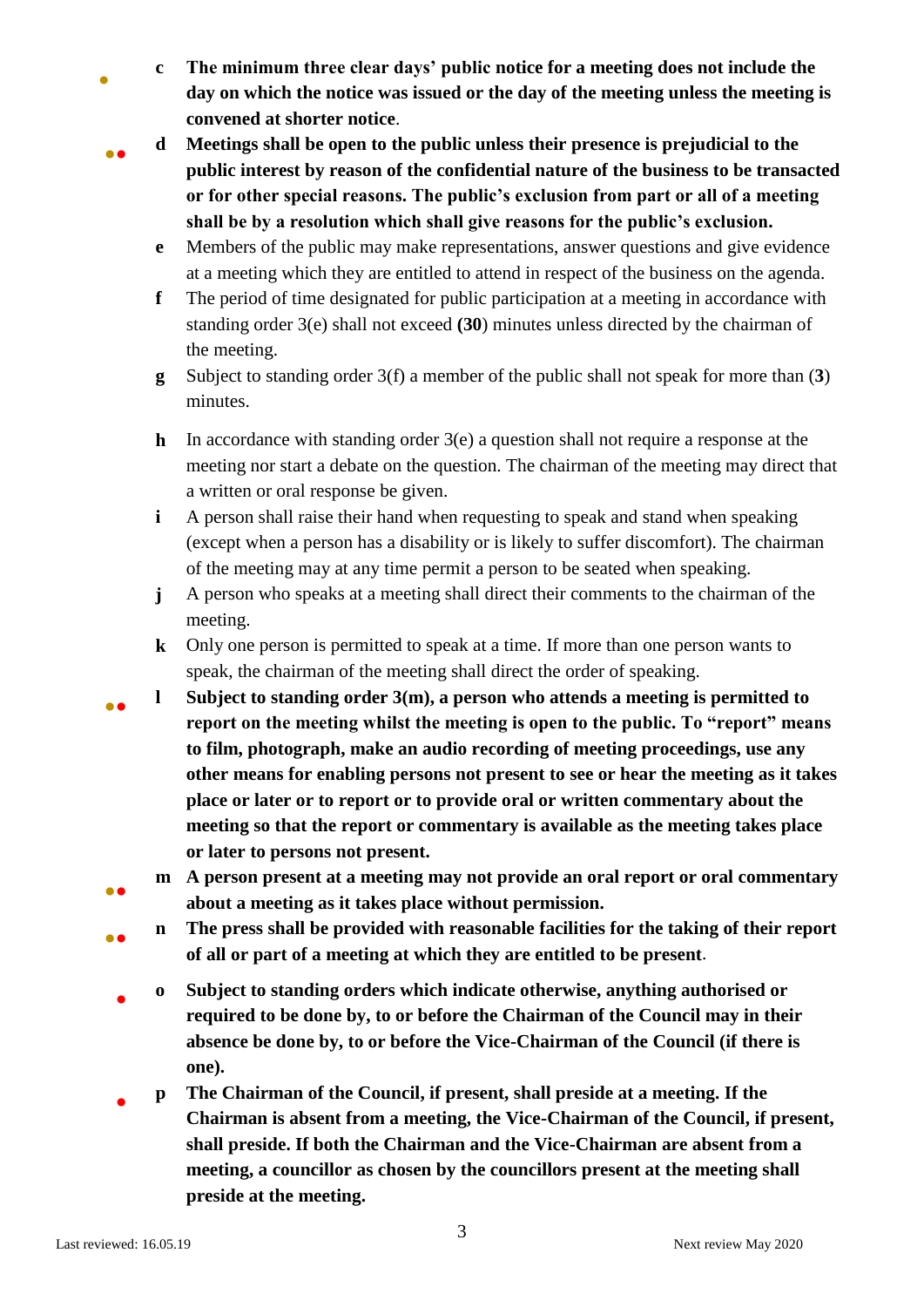- **q Subject to a meeting being quorate, all questions at a meeting shall be decided by a majority of the councillors and non-councillors with voting rights present and voting.**
- ●●●

●

●●●

●

●●●

●●●

**r The chairman of a meeting may give an original vote on any matter put to the vote, and in the case of an equality of votes may exercise their casting vote whether or not they gave an original vote.**

*See standing orders 5(h) and (i) for the different rules that apply in the election of the Chairman of the Council at the annual meeting of the Council.*

- **s Unless standing orders provide otherwise, voting on a question shall be by a show of hands. At the request of a councillor, the voting on any question shall be recorded so as to show whether each councillor present and voting gave their vote for or against that question.** Such a request shall be made before moving on to the next item of business on the agenda.
	- **t** The minutes of a meeting shall include an accurate record of the following:
		- i. the time and place of the meeting;
		- ii. the names of councillors present and names of councillors who are absent;
		- iii. interests that have been declared by councillors and non-councillors with voting rights;
		- iv. the grant of dispensations (if any) to councillors and non-councillors with voting rights
		- v. whether a councillor or non-councillor with voting rights left the meeting when matters that they held interests in were being considered;
		- vi. if there was a public participation session; and
		- vii. the resolutions made.
	- **u A councillor or a non-councillor with voting rights who has a disclosable pecuniary interest or another interest as set out in the council's code of conduct in a matter being considered at a meeting is subject to statutory limitations or restrictions under the code on their right to participate and vote on that matter.**
- **v No business may be transacted at a meeting unless at least one-third of the whole number of members of the council are present and in no case shall the quorum of a meeting be less than three.**

*See standing order 4d(viii) below for the quorum of a committee or sub-committee meeting.* 

- **w If a meeting is or becomes inquorate no business shall be transacted** and the meeting shall be closed. The business on the agenda for the meeting shall be adjourned to another meeting.
- **x** A meeting shall not exceed a period of (**2**) hours.

### <span id="page-5-0"></span>**4. Committees and sub-committees**

- a **Unless the council determines otherwise, a committee may appoint a sub-committee whose terms of reference and members shall be determined by the committee.**
- b **The members of a committee may include non-councillors unless it is a committee which**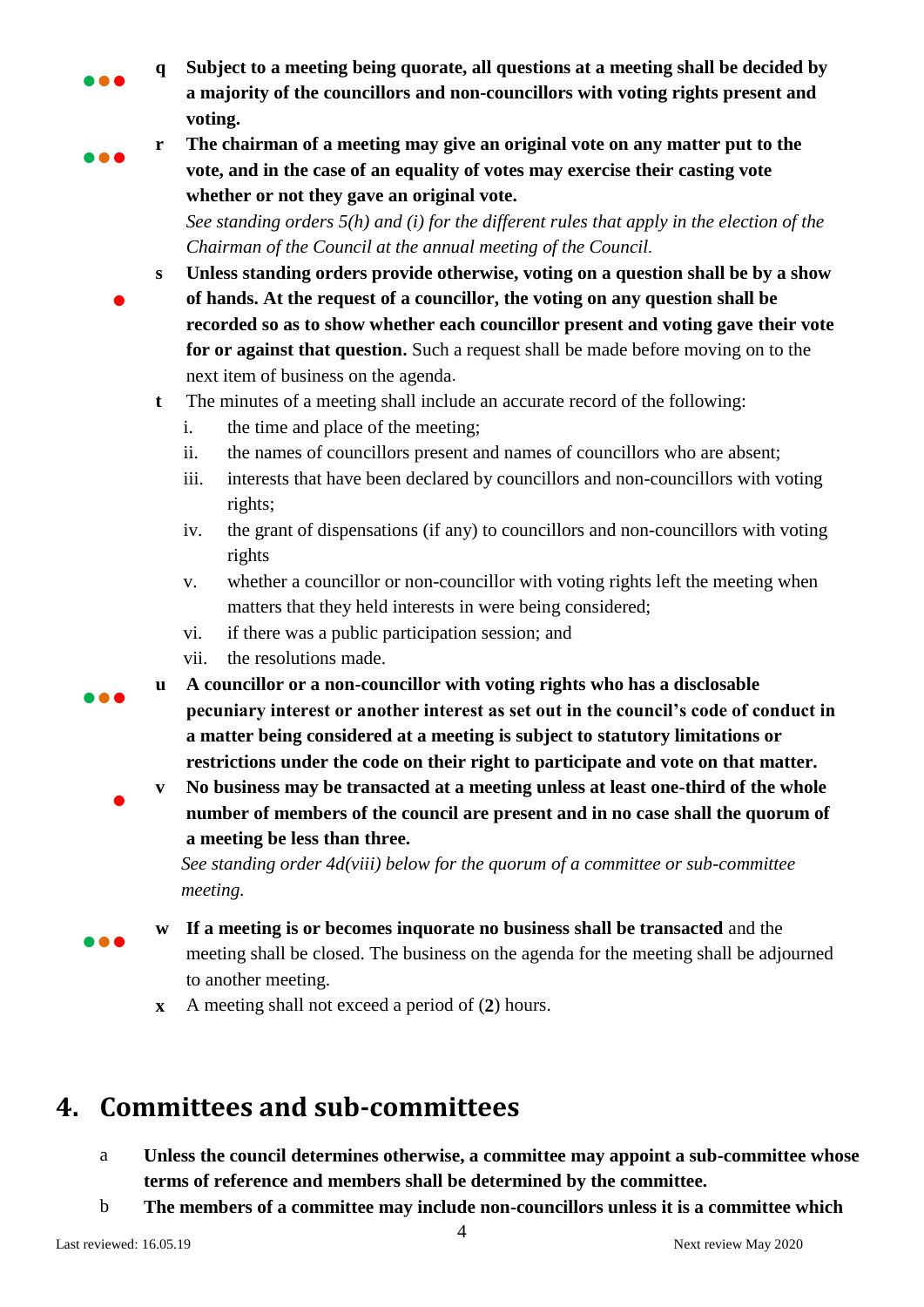**regulates and controls the finances of the council.**

- c **Unless the council determines otherwise, all the members of an advisory committee and a sub-committee of the advisory committee may be non-councillors.**
- d The council may appoint standing committees or other committees as may be necessary, and
	- i. shall determine their terms of reference. The Chairman of the Council will sit as an ex-officio member of all committees with full voting rights, together with powers to proposed or second a motion;
	- ii. shall determine the number and time of the ordinary meetings of a standing committee up until the date of the next annual meeting of full council;
	- iii. shall permit a committee, other than in respect of the ordinary meetings of a committee, to determine the number and time of its meetings;
	- iv. subject to standing orders 4(b) and (c) appoint and determine the terms of office of members of such a committee, may award a budget to a committee in order to carry out its functions;
	- v. may, subject to standing orders 4(b) and (c), permit another member of the council to substitute members to a committee whose role is to replace the ordinary members of that committee when the ordinary members of that committee confirm to the Proper Officer before the meeting that they are unable to attend;
	- vi. shall, after it has appointed the members of a standing committee, appoint the chairman of the standing committee
	- vii. shall permit a committee other than a standing committee, to appoint its own chairman at the first ordinary meeting of the council;
	- viii.shall determine the place, notice requirements and quorum for a meeting of a committee and a sub-committee which in both cases shall be no less than three;
	- ix. shall determine if the public may participate at a meeting of a committee
	- x. shall permit a committee to co-opt additional members outside the council, but such members do not have voting rights;
	- xi. shall determine if the public and press are permitted to attend the meetings of a sub-committee and also the advance public notice requirements, if any, required for the meetings of a subcommittee;
	- xii. shall determine if the public may participate at a meeting of a sub-committee that they are permitted to attend; and
	- xiii. may dissolve a committee or a sub-committee.

# <span id="page-6-0"></span>**5. Ordinary council meetings**

- a **In an election year, the annual meeting of the council shall be held on or within 14 days following the day on which the councillors elected take office.**
- b **In a year which is not an election year, the annual meeting of a council shall be held on such day in May as the council decides.**
- c **If no other time is fixed, the annual meeting of the council shall take place at 6pm.**
- d **In addition to the annual meeting of the council, at least three other ordinary meetings shall be held in each year on such dates and times as the council decides.**
- e **The first business conducted at the annual meeting of the council shall be the election of the Chairman and Vice-Chairman (if there is one) of the Council.**
- f **The Chairman of the Council, unless he has resigned or becomes disqualified, shall**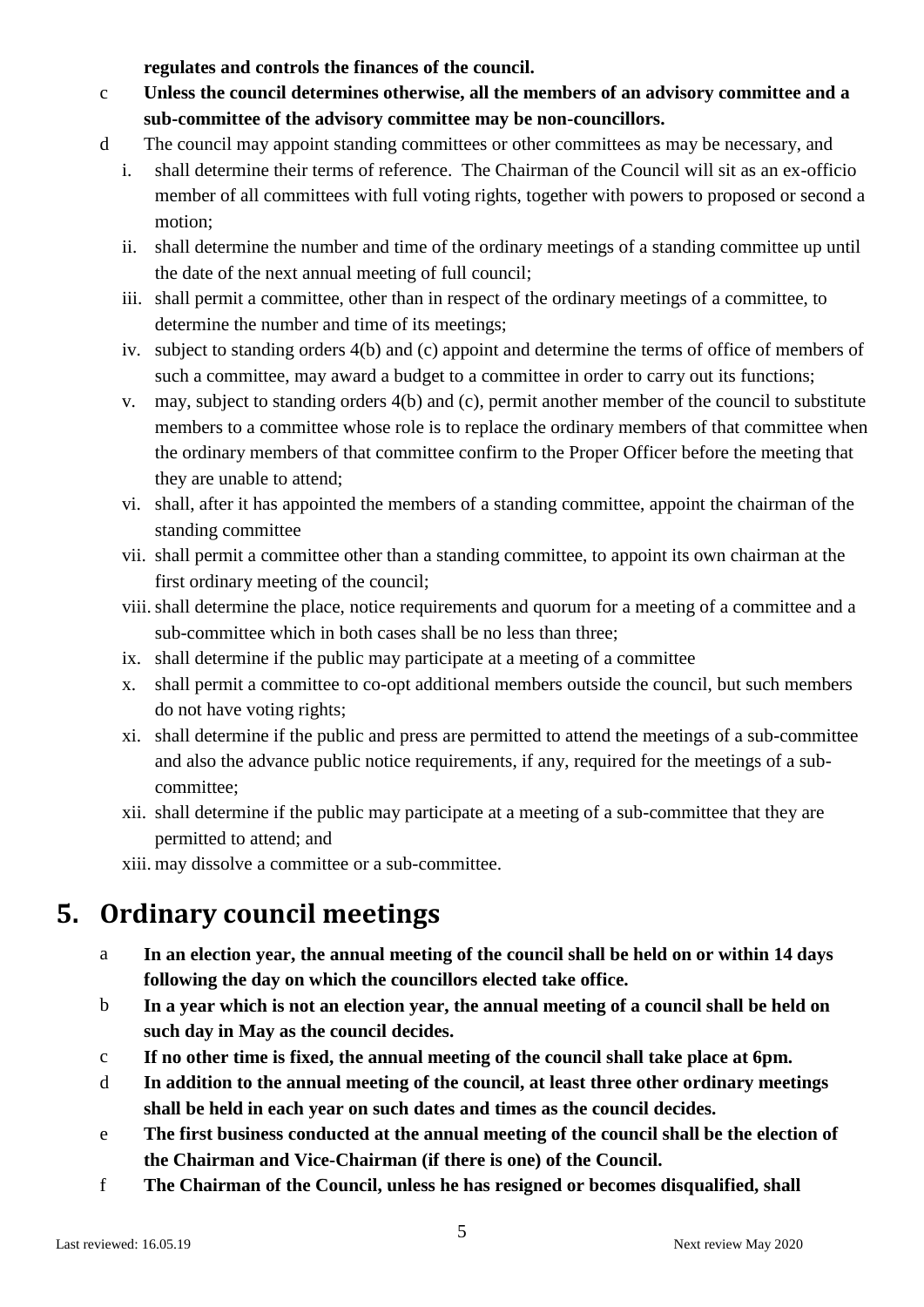**continue in office and preside at the annual meeting until their successor is elected at the next annual meeting of the council.** 

- g **The Vice-Chairman of the Council, if there is one, unless he resigns or becomes disqualified, shall hold office until immediately after the election of the Chairman of the Council at the next annual meeting of the council.**
- h **In an election year, if the current Chairman of the Council has not been re-elected as a member of the council, he shall preside at the meeting until a successor Chairman of the Council has been elected. The current Chairman of the Council shall not have an original vote in respect of the election of the new Chairman of the Council but must give a casting vote in the case of an equality of votes.**
- i **In an election year, if the current Chairman of the Council has been re-elected as a member of the council, they shall preside at the annual meeting until a new Chairman of the Council has been elected. They may exercise an original vote in respect of the election of the new Chairman of the Council and must give a casting vote in the case of an equality of votes.**
- j Following the election of the Chairman of the Council and Vice-Chairman (if there is one) of the Council at the annual meeting, the business shall include:
	- i. **In an election year, delivery by the Chairman of the Council and councillors of their acceptance of office forms unless the council resolves for this to be done at a later date**. **In a year which is not an election year, delivery by the Chairman of the Council of their acceptance of office form unless the council resolves for this to be done at a later date;**
	- ii. Confirmation of the accuracy of the minutes of the last meeting of the council;
	- iii. Receipt of the minutes of the last meeting of a committee;
	- iv. Consideration of the recommendations made by a committee;
	- v. Review of delegation arrangements to committees, sub-committees, staff and other local authorities;
	- vi. Review of the terms of reference for committees;
	- vii. Appointment of members to existing committees;
	- viii. Appointment of any new committees in accordance with standing order 4;
	- ix. Review and adoption of appropriate standing orders and financial regulations;
	- x. Review of arrangements, including any charters, legal and agency agreements, with other local authorities, not-for-profit bodies and businesses, and review of contributions made to expenditure incurred by other local authorities;
	- xi. Review of representation on or work with external bodies and arrangements for reporting back;
	- xii. In an election year, to make arrangements with a view to the council becoming eligible to exercise the general power of competence in the future;
	- xiii. Review of inventory of land and assets including buildings and office equipment;
	- xiv. Confirmation of arrangements for insurance cover in respect of all insured risks;
	- xv. Review of the council's and/or staff subscriptions to other bodies;
	- xvi. Review of the council's complaints procedure;
	- xvii. Review of the Council's policies, procedures and practices in respect of its obligations under freedom of information and data protection legislation (see also standing orders 11, 20 and 21);
	- xviii. Review of the Council's policy for dealing with the press/media;
	- xix. Review of the Council's employment policies and procedures;
	- xx. Review of the Council's expenditure incurred under s.137 of the Local Government Act 1972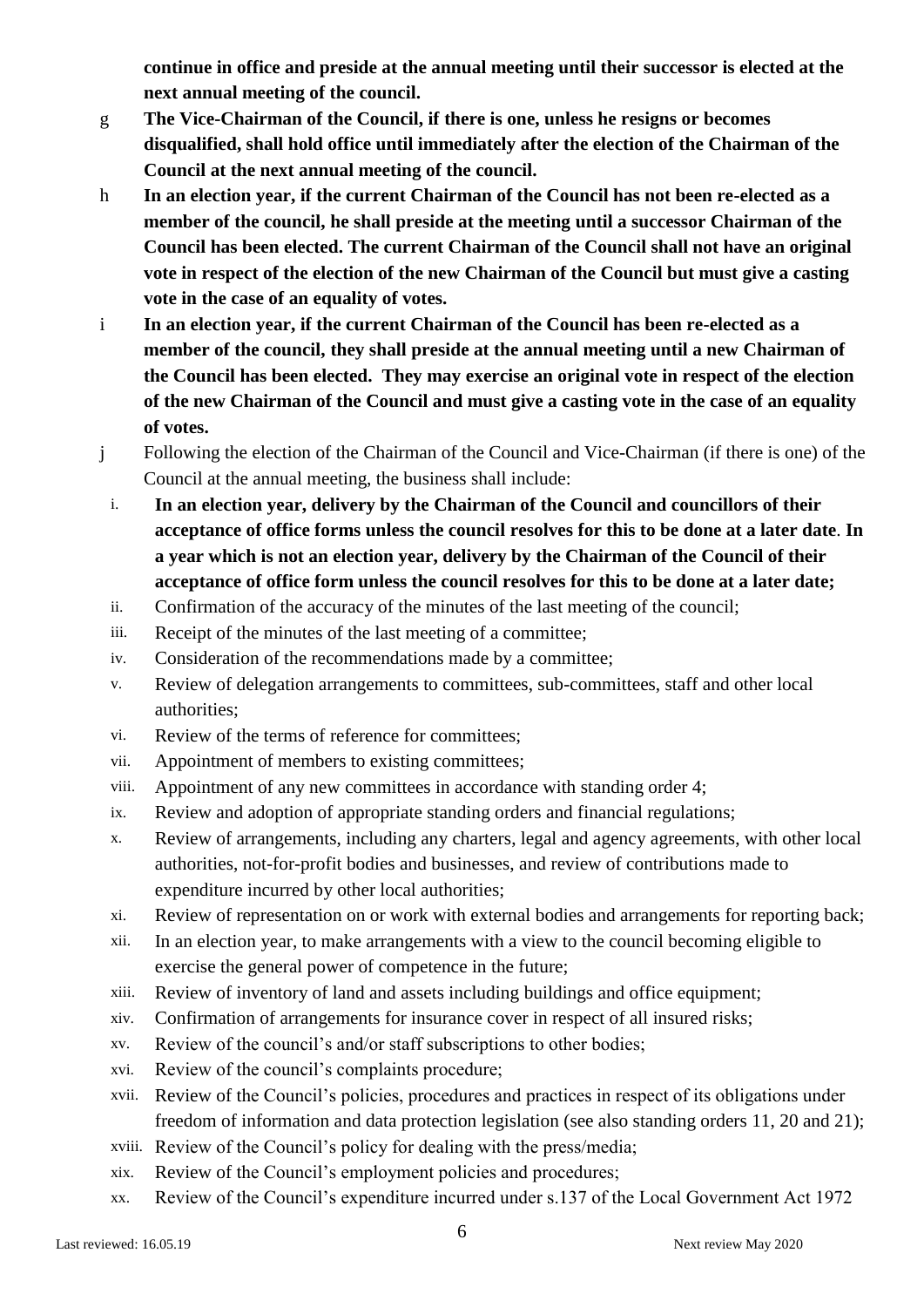or the general power of competence.

xxi. Determining the time and place of ordinary meetings of the full council up to and including the next annual meeting of the full council.

## <span id="page-8-0"></span>**6. Extraordinary meetings of the council and committees and sub-committees**

- **a The Chairman of the Council may convene an extraordinary meeting of the council at any time.**
- b **If the Chairman of the Council does not call an extraordinary meeting of the council within seven days of having been requested in writing to do so by two councillors, any two councillors may convene an extraordinary meeting of the council. The public notice giving the time, place and agenda for such a meeting must be signed by the two councillors.**
- c The chairman of a committee [or a sub-committee] may convene an extraordinary meeting of the committee [or the sub-committee] at any time.
- d If the chairman of a committee [or a sub-committee] does not or refuses to call an extraordinary meeting within (**7**) days of having been requested by to do so by (**3**) members of the committee [or the sub-committee], any (**2**) members of the committee [and the sub-committee] may convene an extraordinary meeting of a committee [and a sub-committee].

# <span id="page-8-1"></span>**7. Previous resolutions**

- a A resolution shall not be reversed within six months except either by a special motion, which requires written notice by at least (**3**) councillors to be given to the Proper Officer in accordance with standing order 9 below, or by a motion moved in pursuance of the recommendation of a committee or a sub-committee.
- b When a motion moved pursuant to standing order  $7(a)$  above has been disposed of, no similar motion may be moved within a further six months.

### <span id="page-8-2"></span>**8. Voting on appointments**

a Where more than two persons have been nominated for a position to be filled by the council and none of those persons has received an absolute majority of votes in their favour, the name of the person having the least number of votes shall be struck off the list and a fresh vote taken. This process shall continue until a majority of votes is given in favour of one person. A tie in votes may be settled by the casting vote exercisable by the chairman of the meeting.

## <span id="page-8-3"></span>**9. Motions for a meeting that require written notice to be given to the Proper Officer**

- a A motion shall relate to the responsibilities of the meeting which it is tabled for and in any event shall relate to the performance of the council's statutory functions, powers and obligations or an issue which specifically affects the council's area or its residents.
- b No motion may be moved at a meeting unless it is on the agenda and the mover has given written notice of its wording to the Proper Officer at least (**7**) clear days before the meeting. Clear days do not include the day of the notice or the day of the meeting.

7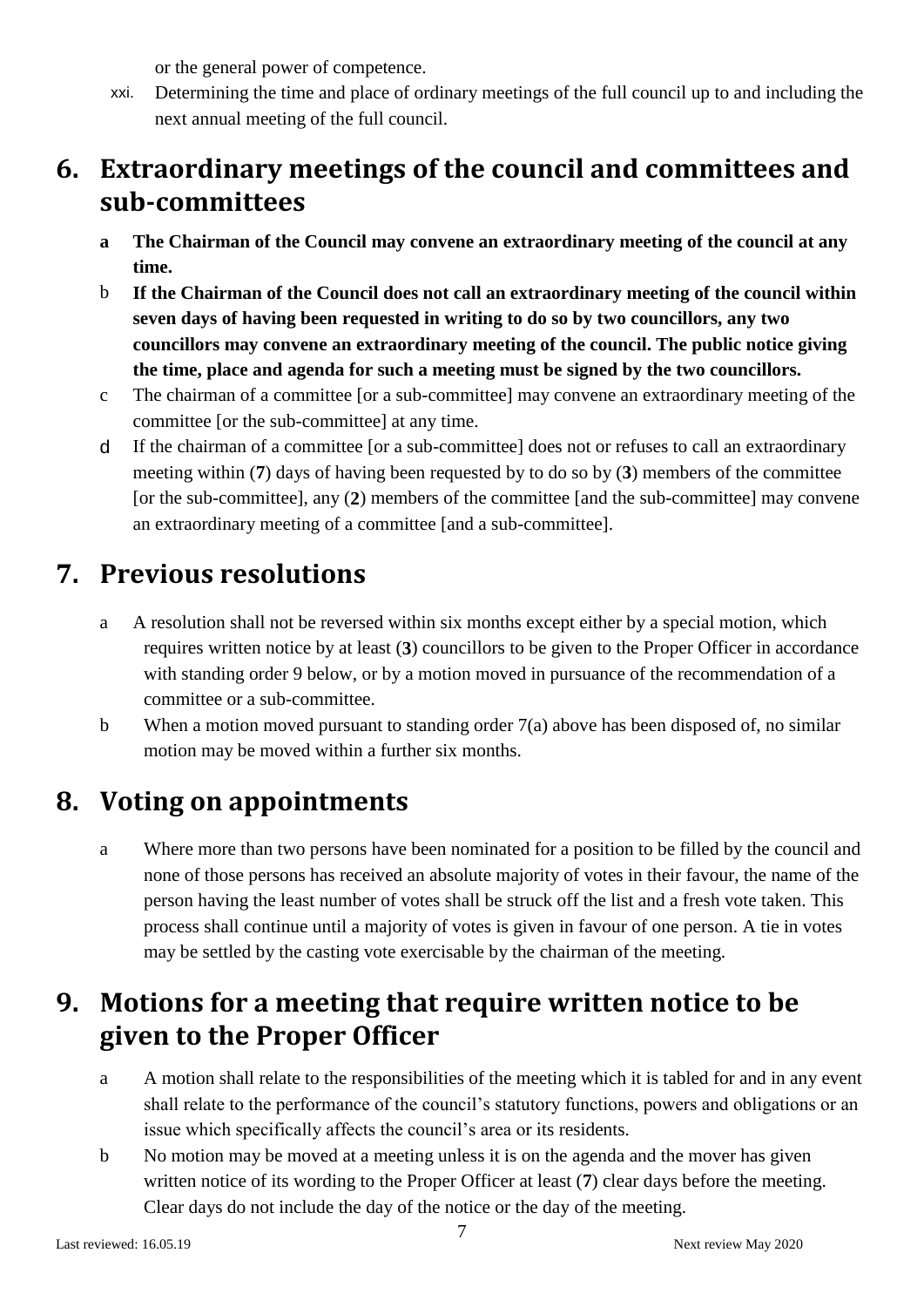- c The Proper Officer may, before including a motion on the agenda received in accordance with standing order 9(b) correct obvious grammatical or typographical errors in the wording of the motion.
- d If the Proper Officer considers the wording of a motion received in accordance with standing order 9(b) is not clear in meaning, the motion shall be rejected until the mover of the motion resubmits it, so that it can be understood, in writing, to the Proper Officer at least (7) clear days before the meeting.
- e If the wording or subject of a proposed motion is considered improper, the Proper Officer shall consult with the chairman of the forthcoming meeting or, as the case may be, the councillors who have convened the meeting, to consider whether the motion shall be included in the agenda or rejected.
- f The decision of the Proper Officer as to whether or not to include the motion on the agenda shall be final.
- g Motions received shall be recorded and numbered in the order that they are received.
- h Motions rejected shall be recorded with an explanation by the Proper Officer for their rejection.

## <span id="page-9-0"></span>**10. Motions at a meeting that do not require written notice**

- a The following motions may be moved at a meeting without written notice to the Proper Officer;
	- i. to correct an inaccuracy in the draft minutes of a meeting;
	- ii. to move to a vote;
	- iii. to defer consideration of a motion;
	- iv. to refer a motion to a particular committee or sub-committee;
	- v. to appoint a person to preside at a meeting;
	- vi. to change the order of business on the agenda;
	- vii. to proceed to the next business on the agenda;
	- viii. to require a written report;
	- ix. to appoint a committee or sub-committee and their members;
	- x. to extend the time limits for speaking;
	- xi. to exclude the press and public from a meeting in respect of confidential or other information which is prejudicial to the public interest;
	- xii. to not hear further from a councillor or a member of the public;
	- xiii. to exclude a councillor or member of the public for disorderly conduct;
	- xiv. to temporarily suspend the meeting;
	- xv. to suspend a particular standing order (unless it reflects mandatory statutory or legal requirements);
	- xvi. to adjourn the meeting; or
	- xvii.to close a meeting.

### <span id="page-9-1"></span>**11. Management of information**

*See also standing order 20.*

**a The Council shall have in place and keep under review, technical and organisational measures to keep secure information (including personal data) which it holds in paper and electronic form. Such arrangements shall include deciding who has access to personal data and encryption of personal data.**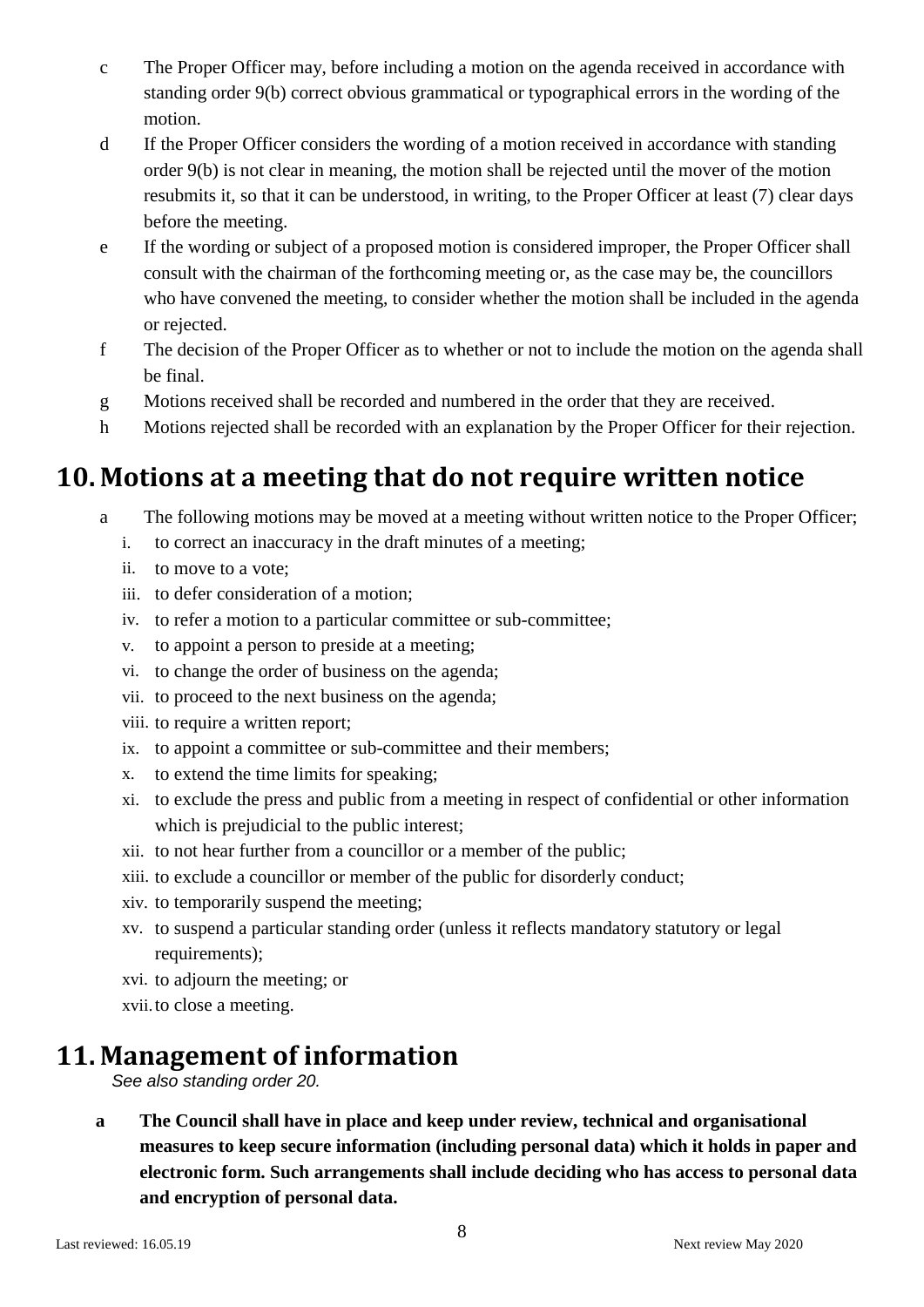- **b The Council shall have in place, and keep under review, policies for the retention and safe destruction of all information (including personal data) which it holds in paper and electronic form. The Council's retention policy shall confirm the period for which information (including personal data) shall be retained or if this is not possible the criteria used to determine that period (e.g. the Limitation Act 1980).**
- **c The agenda, papers that support the agenda and the minutes of a meeting shall not disclose or otherwise undermine confidential information or personal data without legal justification.**
- **d Councillors, staff, the Council's contractors and agents shall not disclose confidential information or personal data without legal justification.**
- e Papers that support the agenda item will be issued on Pink Paper and tabled at the meeting and will be collected at the end of the meeting, in accordance with Data Protection regulations**.**

### <span id="page-10-0"></span>**12. Draft minutes**

Full Council meetings Committee meetings **•** Sub-committee meetings

- a If the draft minutes of a preceding meeting have been served on councillors with the agenda to attend the meeting at which they are due to be approved for accuracy, they shall be taken as read.
- b There shall be no discussion about the draft minutes of a preceding meeting except in relation to their accuracy. A motion to correct an inaccuracy in the draft minutes shall be moved in accordance with standing order 10(a)(i).
- c The accuracy of draft minutes, including any amendment(s) made to them, shall be confirmed by resolution and shall be signed by the chairman of the meeting and stand as an accurate record of the meeting to which the minutes relate.
- d If the chairman of the meeting does not consider the minutes to be an accurate record of the meeting to which they relate, he shall sign the minutes and include a paragraph in the following terms or to the same effect:

"The chairman of this meeting does not believe that the minutes of the meeting of the (**No.**) held on [**date**] in respect of (\* ) were a correct record but their view was not upheld by the meeting and the minutes are confirmed as an accurate record of the proceedings."

- **•••** e If the Council's gross annual income or expenditure (whichever is higher) does not **exceed £25,000, it shall publish draft minutes on a website which is publicly accessible and free of charge not later than one month after the meeting has taken place.**
	- f Subject to the publication of draft minutes in accordance with standing order 12(e) and standing order 20(a) and following a resolution which confirms the accuracy of the minutes of a meeting, the draft minutes or recordings of the meeting for which approved minutes exist shall be destroyed.

# <span id="page-10-1"></span>**13. Code of conduct and dispensations**

*See also standing order 3(u).* 

**England**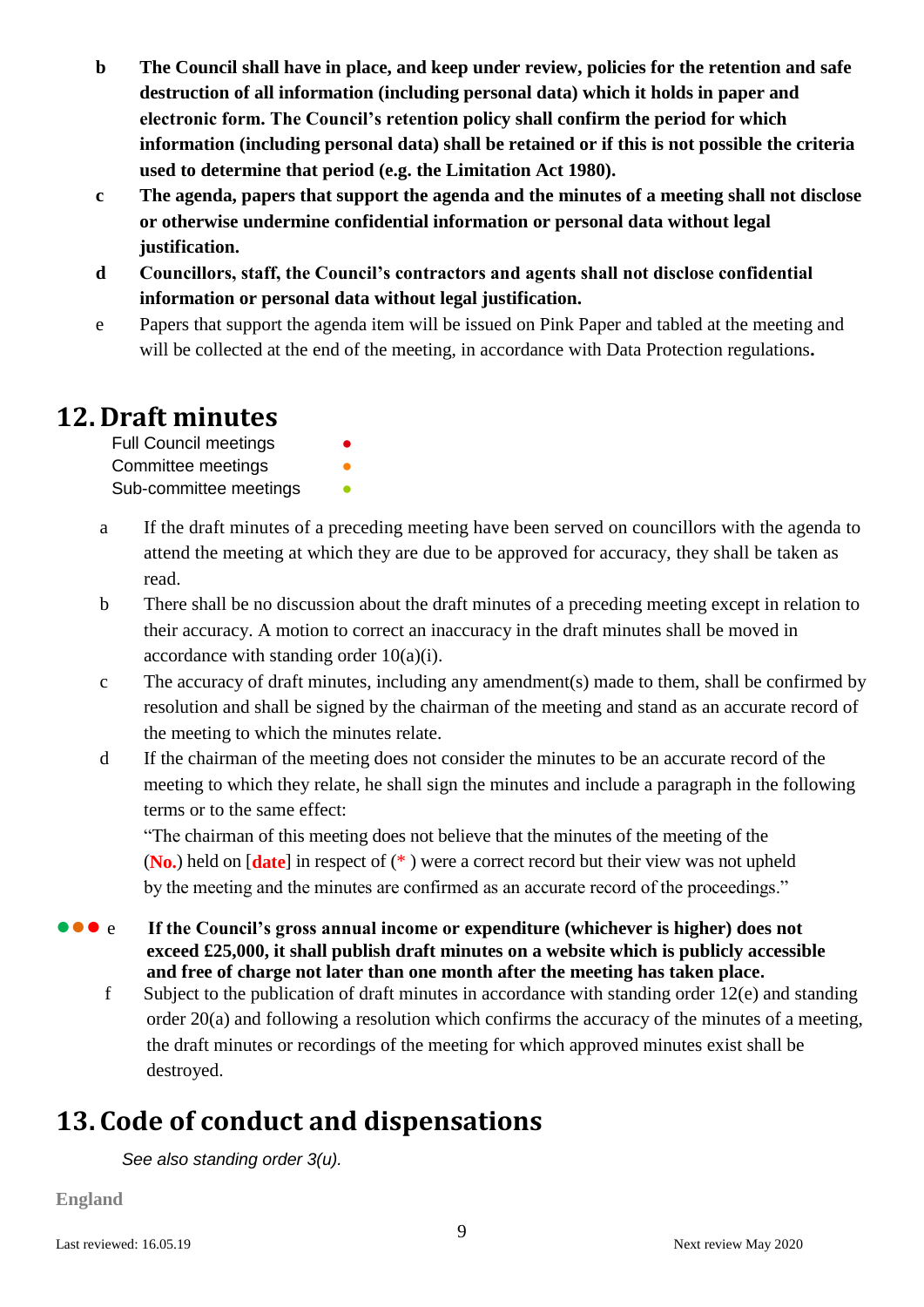- a All councillors and non-councillors with voting rights shall observe the code of conduct adopted by the council.
- b Unless the they have been granted a dispensation, a councillor or non-councillor with voting rights shall withdraw from a meeting when it is considering a matter in which he has a disclosable pecuniary interest. They may return to the meeting after it has considered the matter in which they had the interest.
- c Unless they have been granted a dispensation, a councillor or non-councillor with voting rights shall withdraw from a meeting when it is considering a matter in which they have another interest if so required by the council's code of conduct. They may return to the meeting after it has considered the matter in which they had the interest.
- d **Dispensation requests shall be in writing and submitted to the Proper Officer** as soon as possible before the meeting, or failing that, at the start of the meeting for which the dispensation is required.
- e A decision as to whether to grant a dispensation shall be made by a meeting of the council, or committee or sub-committee for which the dispensation is required and that decision is final.
- f A dispensation request shall confirm:
	- i. the description and the nature of the disclosable pecuniary interest or other interest to which the request for the dispensation relates;
	- ii. whether the dispensation is required to participate at a meeting in a discussion only or a discussion and a vote;
	- iii. the date of the meeting or the period (not exceeding four years) for which the dispensation is sought; and
	- iv. an explanation as to why the dispensation is sought.
- g Subject to standing orders 13(d) and (f), dispensation requests shall be considered by the Proper Officer before the meeting or, if this is not possible, at the start of the meeting for which the dispensation is required OR at the beginning of the meeting of the council, or committee or a subcommittee for which the dispensation is required.
- **h A dispensation may be granted in accordance with standing order 13(e) above if having regard to all relevant circumstances the following applies:**
	- **i. without the dispensation the number of persons prohibited from participating in the particular business would be so great a proportion of the meeting transacting the business as to impede the transaction of the business or**
	- **ii. granting the dispensation is in the interests of persons living in the council's area or**
	- **iii. it is otherwise appropriate to grant a dispensation.**

# <span id="page-11-0"></span>**14. Code of conduct complaints**

- a Upon notification by the County or District that it is dealing with a complaint that a councillor or non-councillor with voting rights has breached the council's code of conduct, the Proper Officer shall, subject to standing order 11, report this to the council.
- b Where the notification in standing order 14(a) relates to a complaint made by the Proper Officer, the Proper Officer shall notify the Chairman of Council of this fact, and the Chairman shall nominate another staff member to assume the duties of the Proper Officer in relation to the complaint until it has been determined and the council has agreed what action, if any, to take in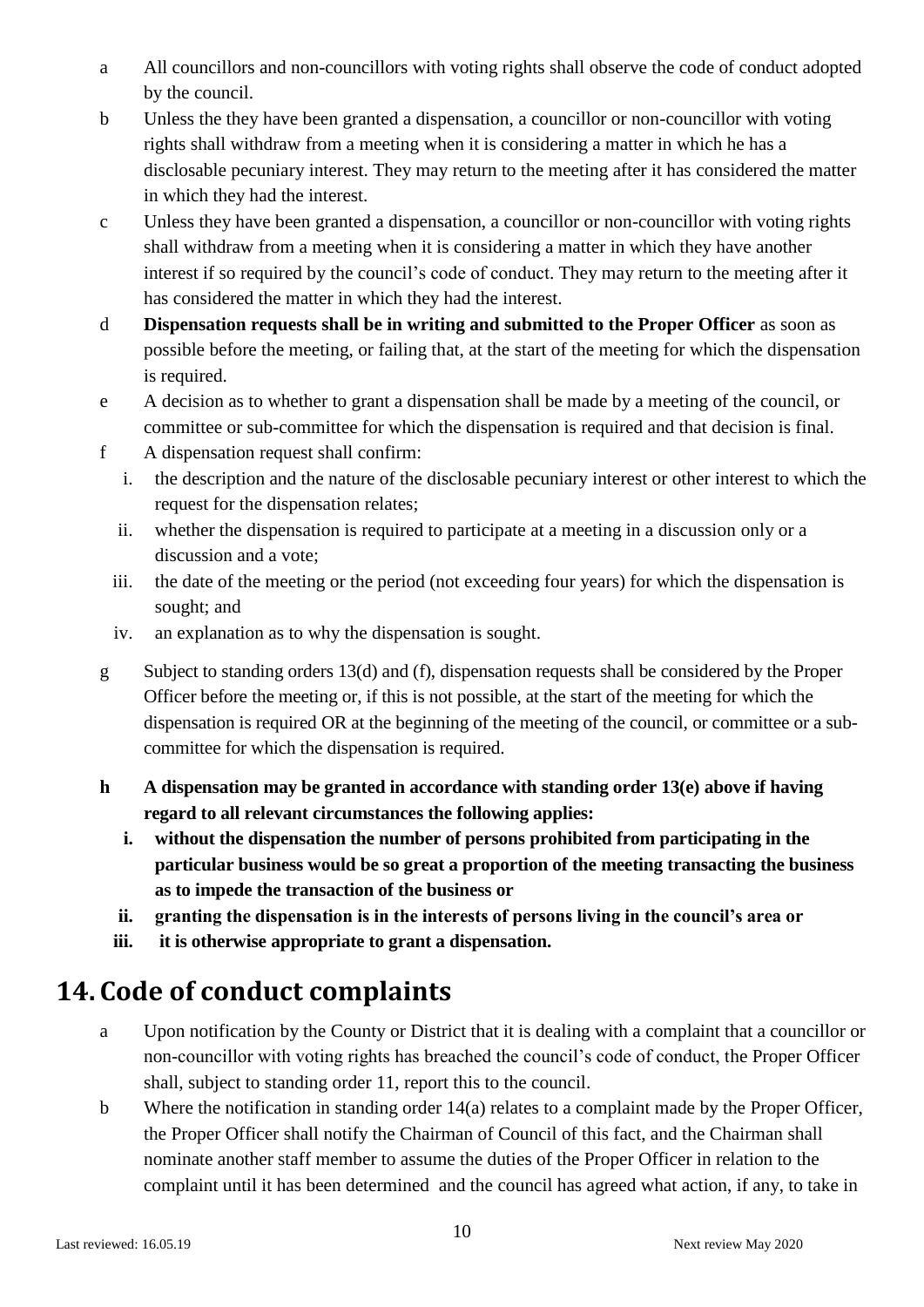accordance with standing order 14(d)].

- c The council may:
	- i. provide information or evidence where such disclosure is necessary to investigate the complaint or is a legal requirement;
	- ii. seek information relevant to the complaint from the person or body with statutory responsibility for investigation of the matter;
- **d Upon notification by the County or District Council that a councillor or non-councillor with voting rights has breached the council's code of conduct, the council shall consider what, if any, action to take against him. Such action excludes disqualification or suspension from office.**

## <span id="page-12-0"></span>**15. Proper Officer**

- a The Proper Officer shall be either (i) the clerk or (ii) other staff member(s) nominated by the council to undertake the work of the Proper Officer when the Proper Officer is absent.
- b The Proper Officer shall:
- i. **at least three clear days before a meeting of the council, a committee** or a sub-committee**,**
	- **serve on councillors by delivery or post at their residences or by email authenticated in such manner as the Proper Officer thinks fit, a signed summons confirming the time, place and the agenda (provided the councillor has consented to service by email), and**
	- **Provide, in a conspicuous place, public notice of the time, place and agenda (provided that the public notice with agenda of an extraordinary meeting of the Council convened by councillors is signed by them).**

*See standing order 3(b) for the meaning of clear days for a meeting of a full council and standing order 3(c) for the meaning of clear days for a meeting of a committee;*

- ii. subject to standing order 9, include on the agenda all motions in the order received unless a councillor has given written notice at least **(5**) days before the meeting confirming their withdrawal of it;
- iii. **convene a meeting of the council for the election of a new Chairman of the Council, occasioned by a casual vacancy in their office;**
- iv. **facilitate inspection of the minute book by local government electors**;
- v. **receive and retain copies of byelaws made by other local authorities;**
- vi. hold acceptance of office forms from councillors;
- vii. hold a copy of every councillor's register of interests;
- viii. assist with responding to requests made under the Freedom of Information Act 2000 and Data Protection Act 1998 together with GDPR Regulations 2018, in accordance with and subject to the council's policies and procedures relating to the same;
- ix. liaise, as appropriate, with the Council's Data Protection Officer
- x. receive and send general correspondence and notices on behalf of the council except where there is a resolution to the contrary;
- xi. assist in the organisation of, storage of, access to, security of and destruction of information held by the Council in paper and electronic form subject to the requirements of data protection and freedom of information legislation and other legitimate requirements (e.g. the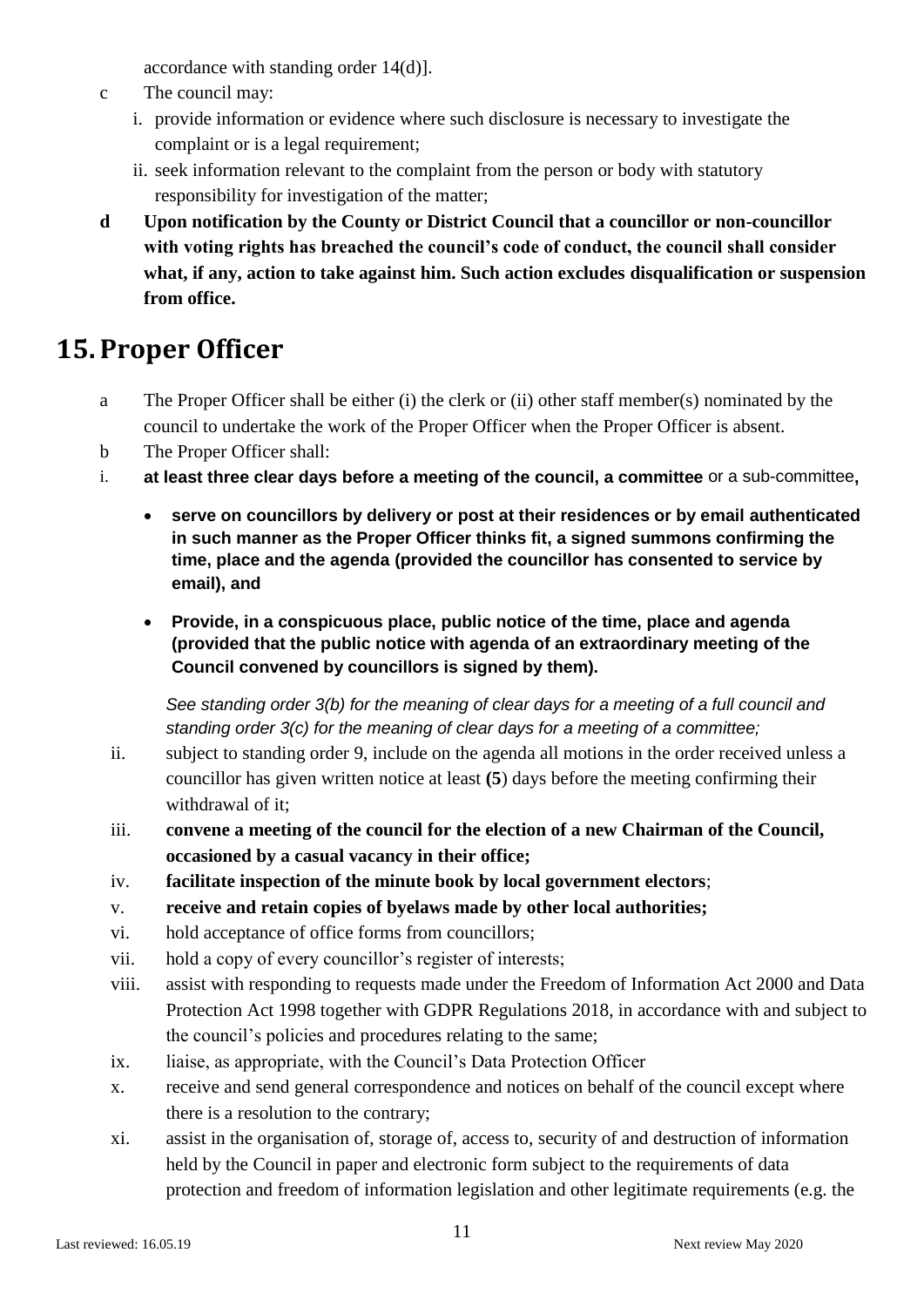Limitation Act 1980);

- xii. arrange for legal deeds to be executed; *See also standing order 23.*
- xiii. arrange or manage the prompt authorisation, approval, and instruction regarding any payments to be made by the council in accordance with it's financial regulations;
- xiv. record every planning application notified to the council and the council's response to the local planning authority electronically for such purpose and which is held on back-up;
- xv. refer a planning application received by the council to the Chairman or in their absence the Vice-Chairman of the Committee (if there is one) within two working days of receipt to facilitate an extraordinary meeting if the nature of a planning application requires consideration before the next ordinary meeting of the council;
- xvi. manage access to information about the council via the publication scheme; and
- xvii. retain custody of the seal of the council (if there is one) which shall not be used without a resolution to that effect.

*See also standing order 23.*

# <span id="page-13-0"></span>**16.Responsible Financial Officer**

a The council shall appoint an appropriate staff member(s) to undertake the work of the Responsible Financial Officer when the Responsible Financial Officer is absent.

### <span id="page-13-1"></span>**17.Accounts and accounting statements**

- a "Proper practices" in standing orders refer to the most recent version of "Governance and Accountability for Local Councils – a Practitioners" Guide (England).
- b All payments by the council shall be authorised, approved and paid in accordance with the law, proper practices and the council's financial regulations.
- c The Responsible Financial Officer shall supply to each councillor as soon as practicable after 30 June, 30 September and 31 December in each year a statement to summarise:
	- i. the council's receipts and payments (or income and expenditure) for each quarter;
	- ii. the council's aggregate receipts and payments (or income and expenditure) for the year to date;
	- iii. the balances held at the end of the quarter being reported and which includes a comparison with the budget for the financial year and highlights any actual or potential overspends.
- d As soon as possible after the financial year end at 31 March, the Responsible Financial Officer shall provide:
	- i. each councillor with a statement summarising the council's receipts and payments (or income and expenditure) for the last quarter and the year to date for information; and
	- ii. to the council the accounting statements for the year in the form of Section 1 of the Annual Governance and Accountability Return, as required by proper practices, for consideration and approval.
- e The Year End accounting statements shall be prepared in accordance with proper practices and applying the form of accounts determined by the council (receipts and payments, or income and expenditure) for a year to 31 March. A completed draft Annual Governance and Accountability Return shall be presented to all councillors at least 14 days prior to anticipated approval by the Council. The Annual Governance and Accountability Return of the council, which is subject to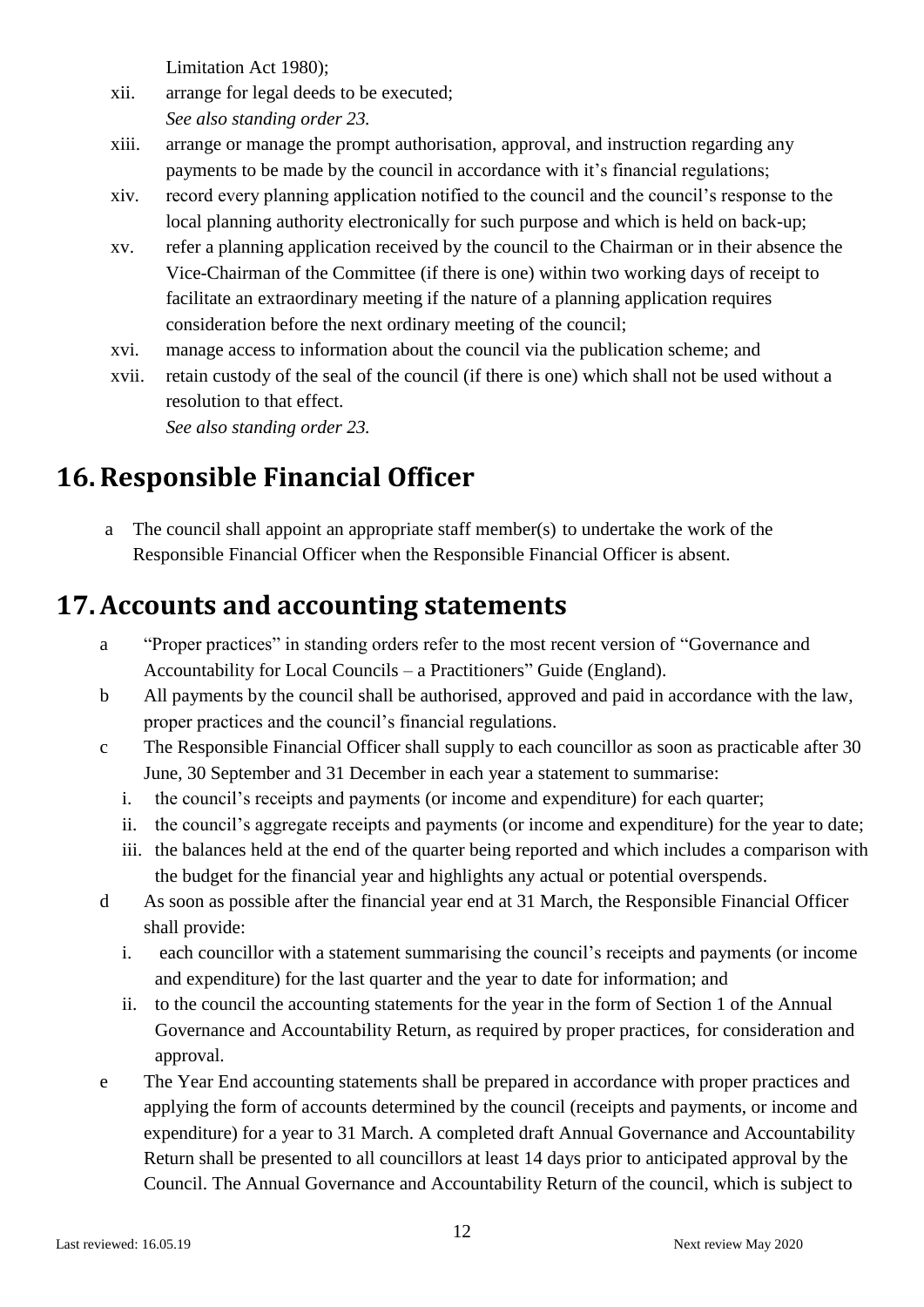external audit, including the annual governance statement, shall be presented to council for consideration and formal approval before 30 June.

## <span id="page-14-0"></span>**18. Financial controls and procurement**

- a The council shall consider and approve financial regulations drawn up by the Responsible Financial Officer, which shall include detailed arrangements in respect of the following:
	- i. the keeping of accounting records and systems of internal controls;
	- ii. the assessment and management of financial risks faced by the council;
	- iii. the work of the independent internal auditor in accordance with proper practices and the receipt of regular reports from the internal auditor, which shall be required at least annually;
	- iv. the inspection and copying by councillors and local electors of the council's accounts and/or orders of payments; and
	- v. whether contracts with an estimated value below **£25,000** due to special circumstances are exempt from a tendering process or procurement exercise.
- b Financial regulations shall be reviewed regularly and at least annually for fitness of purpose.
- **c A public contract regulated by the Public Contracts Regulations 2015 with an estimated value in excess of £25,000 but less than the relevant thresholds in standing order 18(f) is subject to Regulations 109-114 of the Public Contracts Regulations 2015 which include a requirement on the Council to advertise the contract opportunity on the Contracts Finder website regardless of what other means it uses to advertise the opportunity.**
- d Subject to additional requirements in the financial regulations of the council, the tender process for contracts for the supply of goods, materials, services or the execution of works shall include, as a minimum, the following steps:
	- i. a specification for the goods, materials, services or the execution of works shall be drawn up;
	- ii. an invitation to tender shall be drawn up to confirm (i) the council's specification (ii) the time, date and address for the submission of tenders (iii) the date of the council's written response to the tender and (iv) the prohibition on prospective contractors contacting councillors or staff to encourage or support their tender outside the prescribed process;
	- iii. the invitation to tender shall be advertised in a local newspaper and in any other manner that is appropriate;
	- iv. tenders are to be submitted in writing in a sealed marked envelope addressed to the Proper Officer;
	- v. tenders shall be opened by the Proper Officer in the presence of at least one councillor after the deadline for submission of tenders has passed;
	- vi. tenders are to be reported to and considered by the appropriate meeting of the council or a committee or sub-committee with delegated responsibility.
- e Neither the council, nor a committee or a sub-committee with delegated responsibility for considering tenders, is bound to accept the lowest value tender.
- **f A public contract regulated by the Public Contracts Regulations 2015 with an estimated value in excess of £181,302 for a public service or supply contract or in excess of £4,551,413 for a public works contract (or other thresholds determined by the European Commission every two years and published in the Official Journal of the European Union (OJEU)) shall comply with the relevant procurement procedures and other requirements in the Public**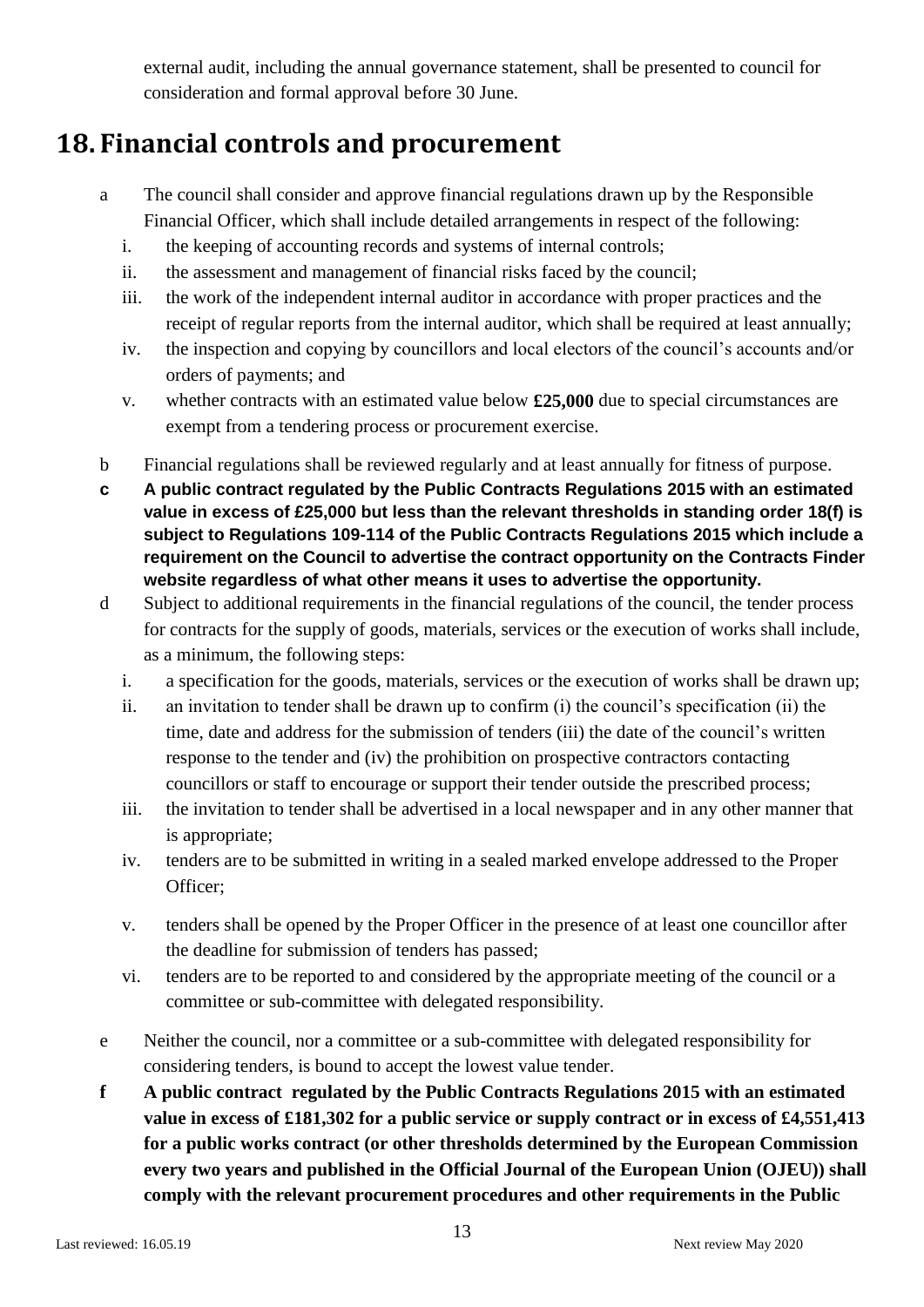**Contracts Regulations 2015 which include advertising the contract opportunity on the Contracts Finder website and in OJEU.**

g **A public contract in connection with the supply of gas, heat, electricity, drinking water, transport services, or postal services to the public; or the provision of a port or airport; or the exploration for or extraction of gas, oil or solid fuel with an estimated value in excess of £363,424 for a supply, services or design contract; or in excess of £4,551,413 for a works contract; or £820,370 for a social and other specific services contract (or other thresholds determined by the European Commission every two years and published in OJEU) shall comply with the relevant procurement procedures and other requirements in the Utilities Contracts Regulations 2016.**

Please see agreed Financial Regulations attached

### <span id="page-15-0"></span>**19. Handling staff matters**

- a A matter personal to a member of staff that is being considered by a meeting of council or personnel committee is subject to standing order 11 above.
- b Subject to the council's policy regarding absences from work, the council's most senior member of staff shall notify the chairman of the personnel committee or, if they are not available, the vice-chairman of the personnel committee of absence occasioned by illness or other reason and that person shall report such absence to the personnel committee at its next meeting.
- c The chairman of personnel committee or in their absence, the vice-chairman shall upon a resolution conduct a review of the performance and annual appraisal of the work of the employee's job title. The reviews and appraisal shall be reported in writing and is subject to approval by resolution by the personnel committee.
- d Subject to the council's policy regarding the handling of grievance matters, the council's most senior employee shall contact the chairman of the personnel committee or in their absence, the vice-chairman of the personnel committee in respect of an informal or formal grievance matter, and this matter shall be reported back and progressed by resolution of the personnel committee.
- e Subject to the Council's policy regarding the handling of grievance matters, if an informal or formal grievance matter raised by [the member of staff's *job title*] relates to the chairman or vicechairman of the Finance and Personnel committee, this shall be communicated to another member of [the Finance and Personnel committee, which shall be reported back and progressed by resolution of the Finance and Personnel committee.
- f Any persons responsible for all or part of the management of staff shall treat as confidential the written records of all meetings relating to their performance, capabilities, grievance or disciplinary matters.
- g In accordance with standing order 11(a), persons with line management responsibilities shall have access to staff records referred to in standing order 19(f).
- h The council shall keep all written records relating to employees secure. All paper records shall be secured and locked and electronic records shall be password protected and encrypted.
- i Access and means of access by keys and/or computer passwords to records of employment referred to in standing orders 19(f) and (g) above shall be provided only to the Chairman of the Council or finance committee.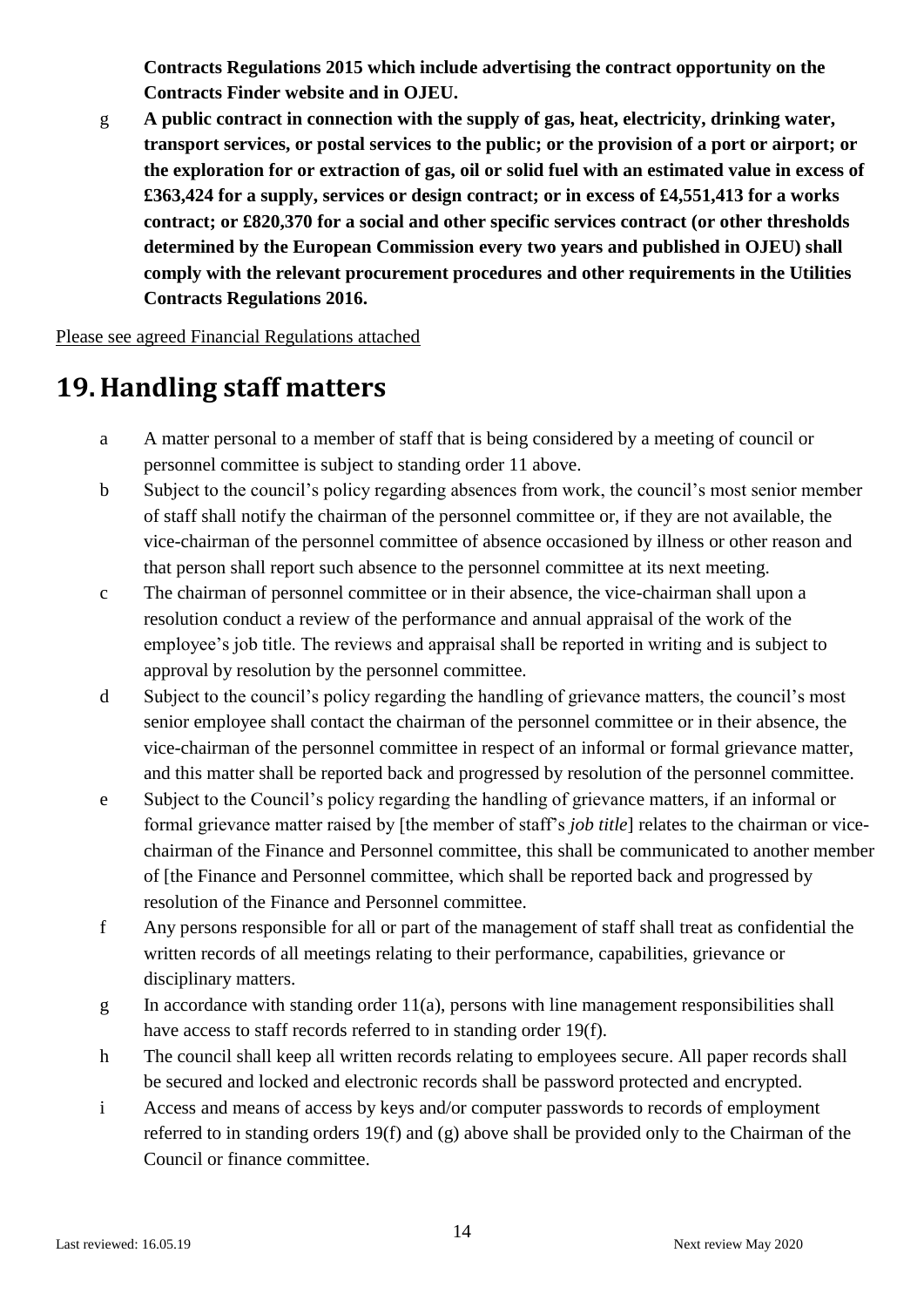### <span id="page-16-0"></span>**20.Responsibilities to provide information**

*See also standing order 21*

- a **In accordance with freedom of information legislation, the Council shall publish information in accordance with its publication scheme and respond to requests for information held by the Council.**
- **b.** [*If gross annual income or expenditure (whichever is higher) does not exceed £25,000*] **The Council shall publish information in accordance with the requirements of the Smaller Authorities (Transparency Requirements) (England) Regulations 2015.**

OR

[*If gross annual income or expenditure (whichever is the higher) exceeds £200,000*] **The Council, shall publish information in accordance with the requirements of the Local Government (Transparency Requirements) (England) Regulations 2015**.

### <span id="page-16-1"></span>**21.Responsibilities under data protection legislation**

(Below is not an exclusive list)

*See also standing order 11.*

- a **The Council shall appoint a Data Protection Officer.**
- b **The Council shall have policies and procedures in place to respond to an individual exercising statutory rights concerning his personal data.**
- c **The Council shall have a written policy in place for responding to and managing a personal data breach.**
- d **The Council shall keep a record of all personal data breaches comprising the facts relating to the personal data breach, its effects and the remedial action taken.**
- e **The Council shall ensure that information communicated in its privacy notice(s) is in an easily accessible and available form and kept up to date.**
- f **The Council shall maintain a written record of its processing activities.**

### <span id="page-16-2"></span>**22.Relations with the press/media**

a Requests from the press or other media for an oral or written comment or statement from the Council, its councillors or staff shall be handled in accordance with the Council's policy in respect of dealing with the press and/or other media.

### <span id="page-16-3"></span>**23. Execution and sealing of legal deeds**

*See also standing orders 15(b)(xii) and (xvii).*

- a A legal deed shall not be executed on behalf of the council unless authorised by a resolution.
- b **Subject to standing order 23(a) above, any two councillors may sign, on behalf of the council, any deed required by law and the Proper Officer shall witness their signatures.**  *(The above is applicable to a council without a common seal).*